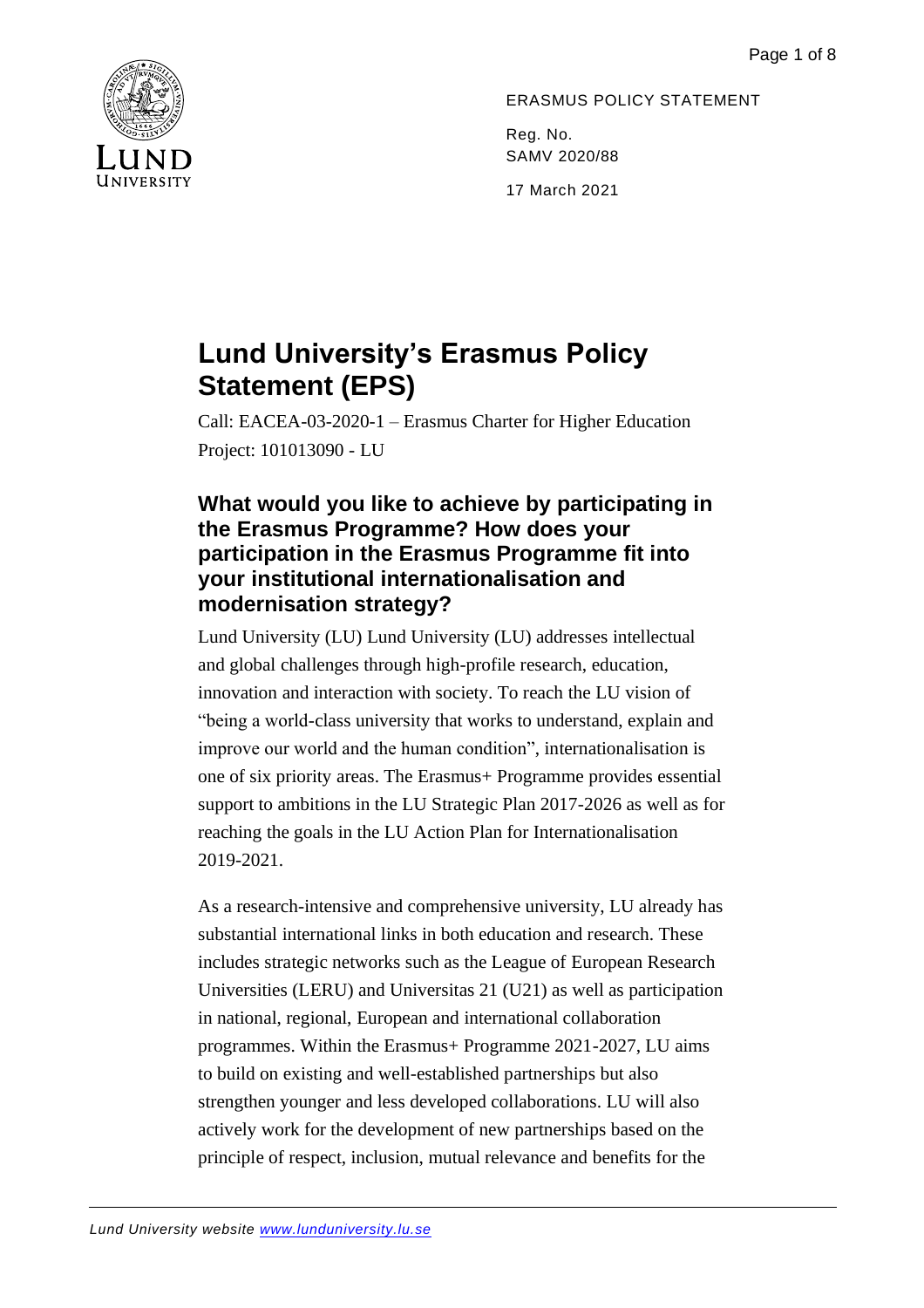institutions and individuals involved. With quality as the guiding principle, preference will be given to partnerships with a potential for long-term collaboration and a wide range of joint activities.

The European University Alliance for GLObal Health (EUGLOH), in which LU is one of five partners, will be a driving force to achieve the goals and ambitions of LU. Tools and routines developed within the EUGLOH alliance will also benefit internationalisation throughout LU. The alliance will, for instance, implement seamless mobility for students, staff and professionals. The number of long and short mobilities at all levels within the network will be increased. The aim is also to develop possibilities for virtual as well as blended mobility. For the work package coordinated by  $LU$  – to develop joint curricula design and create joint Master's programmes – relevant support structures will be set up. Furthermore, the EUGLOH alliance will be in the forefront of implementing the Erasmus Student Card Initiative.

Cooperation between universities in different countries is essential and strengthens the international community. LU defends the freedom, integrity and quality of education and research, and underlines that higher education and research shall contribute to democracy and sustainable development. With this in mind, LU aims for a balanced and diverse set of partners, reflecting a multitude of research and educational foci, geographical locations, languages and cultures. Therefore, it has been decided that a specific project will review all student exchange partner universities and propose a more suitable constellation of partners. LU also aims for more focused partnerships with prioritised partners through guidance from already developed regional action plans for collaboration with Africa, Asia and Great Britain, and from such plans to be developed for Europe, China, Latin America, the Middle East, and North America. The action plans and partnerships will be implemented through participation in the Erasmus+ Programme and other funding programmes.

LU seeks to integrate an international, intercultural or global dimension into the purpose, functions and delivery of high-quality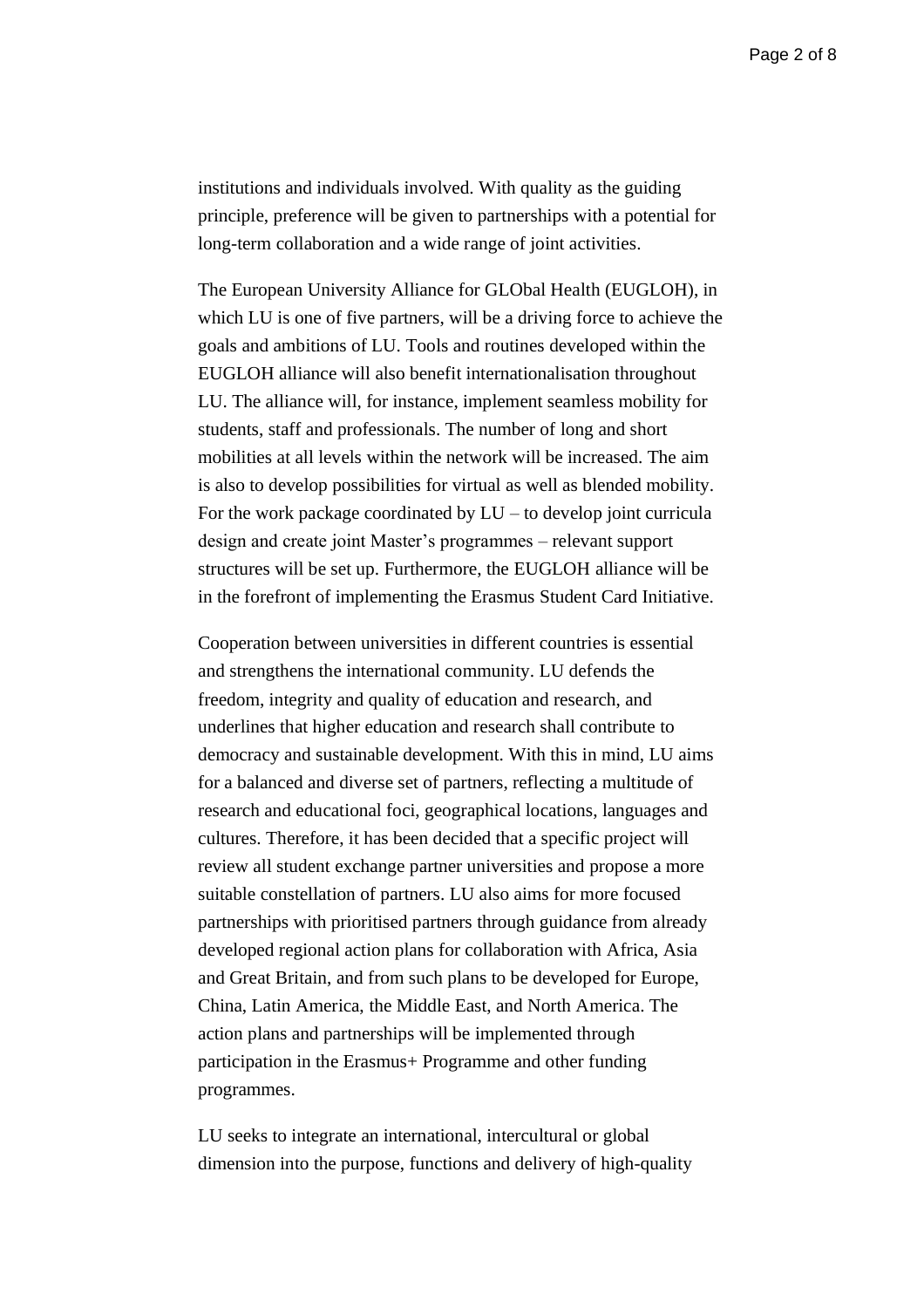higher education. A key aspect of this broad goal is to provide students, faculty and staff with opportunities to gain international experience and build intercultural competencies, either by spending time abroad or on the LU campus. To reach the target of 25% outgoing mobility, LU also seeks, for instance, to implement mobility windows in all relevant curricula and increase participation in mobility programmes. LU will develop the international learning environment at home and strengthen intercultural competencies. This will in turn provide internationalisation opportunities for groups of students that do not normally spend part of their studies abroad. LU will also increase recruitment of both international and domestic students to our international Master's programmes. Academic staff mobility will be further encouraged and information on opportunities enhanced.

LU seeks to improve employability and widen the range of opportunities for our students to gain core competencies and international experience beyond long study periods, for example through work placements, internships and short-cycle mobility such as summer courses. LU also particularly aims for further developing organised mobility for third cycle students as well as increasing the visibility of mobility opportunities and resources for this group of students. Alumni are a resource for internationalisation that will be developed. A key factor for all mobility measures is to ensure availability of funding from the EU, as well as from other sources.

An important cornerstone for internationalisation is a professional staff and relevant support structure. LU therefore aims to provide increased and diversified opportunities for professional development and language skills, through activities such as job shadowing, study visits, network activities, conference attendance and exchange of best practice. LU is working rapidly to fully digitalise the administrative process around mobilities including digital exchange and learning agreements as well as recognition of credits earned abroad. Erasmus without papers offers important solutions for streamlining the process with other universities. The aim is also to develop the level of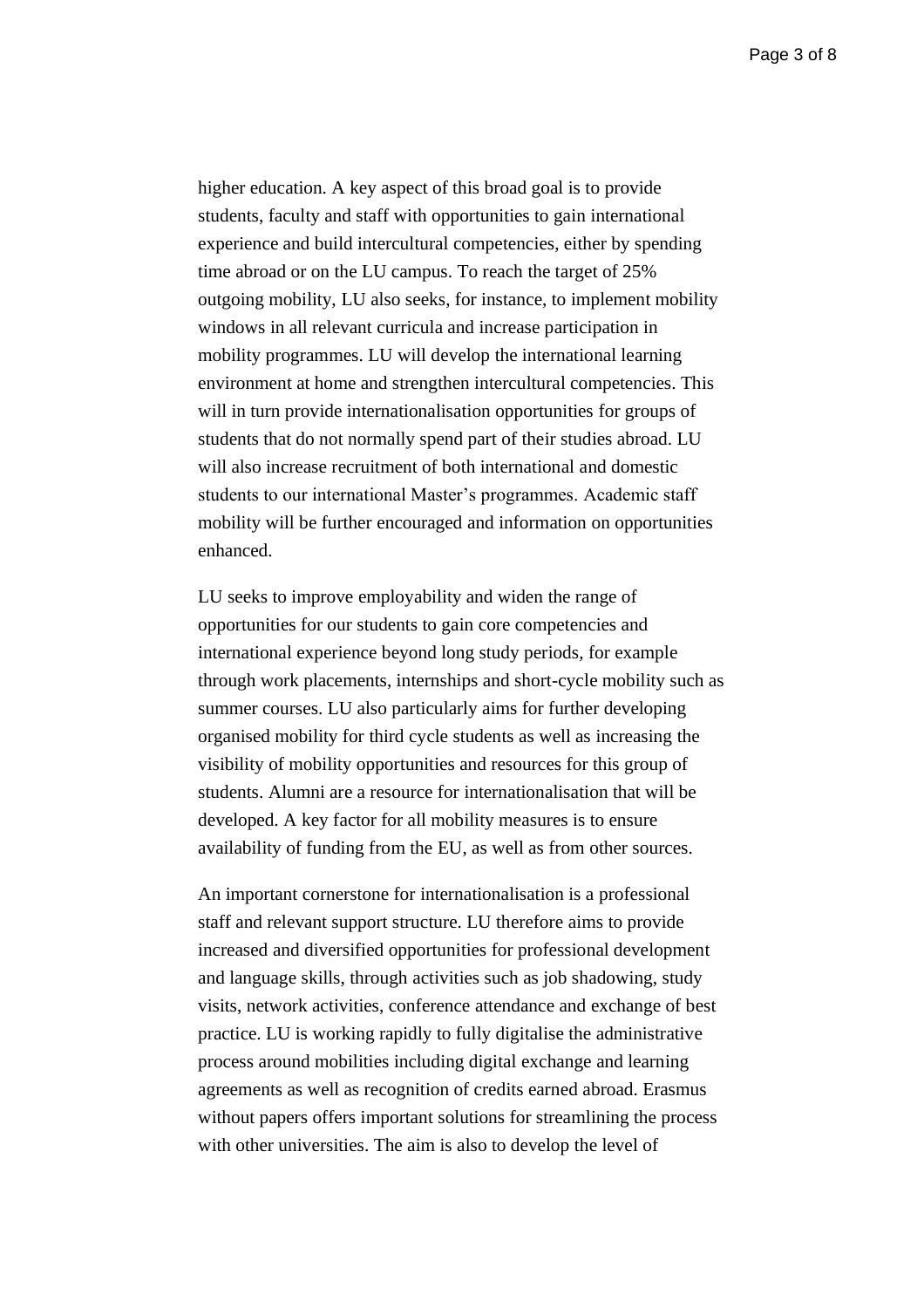digitalisation of the international office with support from tools such as artificial intelligence. LU also has the aim of modernising teaching and learning. Remote learning and examination have rapidly been implemented as a means to prevent the spread of Covid-19, and the aim is to evaluate and further develop the quality of remote learning.

Sustainability is today a key aspect in all LU activities. The ambition is to contribute to sustainable economic, social and environmental development through education and research as well as by acting as a responsible and attractive employer and higher education institution. LU has recently adopted a Sustainability Strategy for the period 2019- 2026 as well as a new travel policy with a strong emphasis on sustainable travelling. LU has also developed an interdisciplinary and international graduate research school on Agenda 2030. The shift towards sustainable internationalisation will be supported by, for instance, more environmentally friendly possibilities in the new Erasmus+ Programme such as train travel scholarships.

### **Please reflect on the Erasmus actions you would like to take part in and explain how they will be implemented in practice at your institution. Please explain how your institution's participation in these actions will contribute to achieving the objectives of your institutional strategy.**

LU has been an active and leading university in the current Erasmus+ Programme (2014-2020) and in previous programmes such as LLP, Erasmus Mundus and Tempus, as coordinator as well as partner. The plan is to continue to be a leading university in Europe in the new Erasmus+ Programme. The LU Action Plan for Internationalisation (2019-2021) defines 36 concrete goals for the development of four main areas. The four areas are: 1) development of students' international experience and intercultural competence, 2) reinforcement of quality and utilisation of research through international cooperation, 3) reinforcement of international cooperation in order to contribute regarding global challenges and Agenda 2030, and 4) development of international experience and intercultural competence for staff. The plan provides a firm framework for participation in all expected Erasmus+ actions. The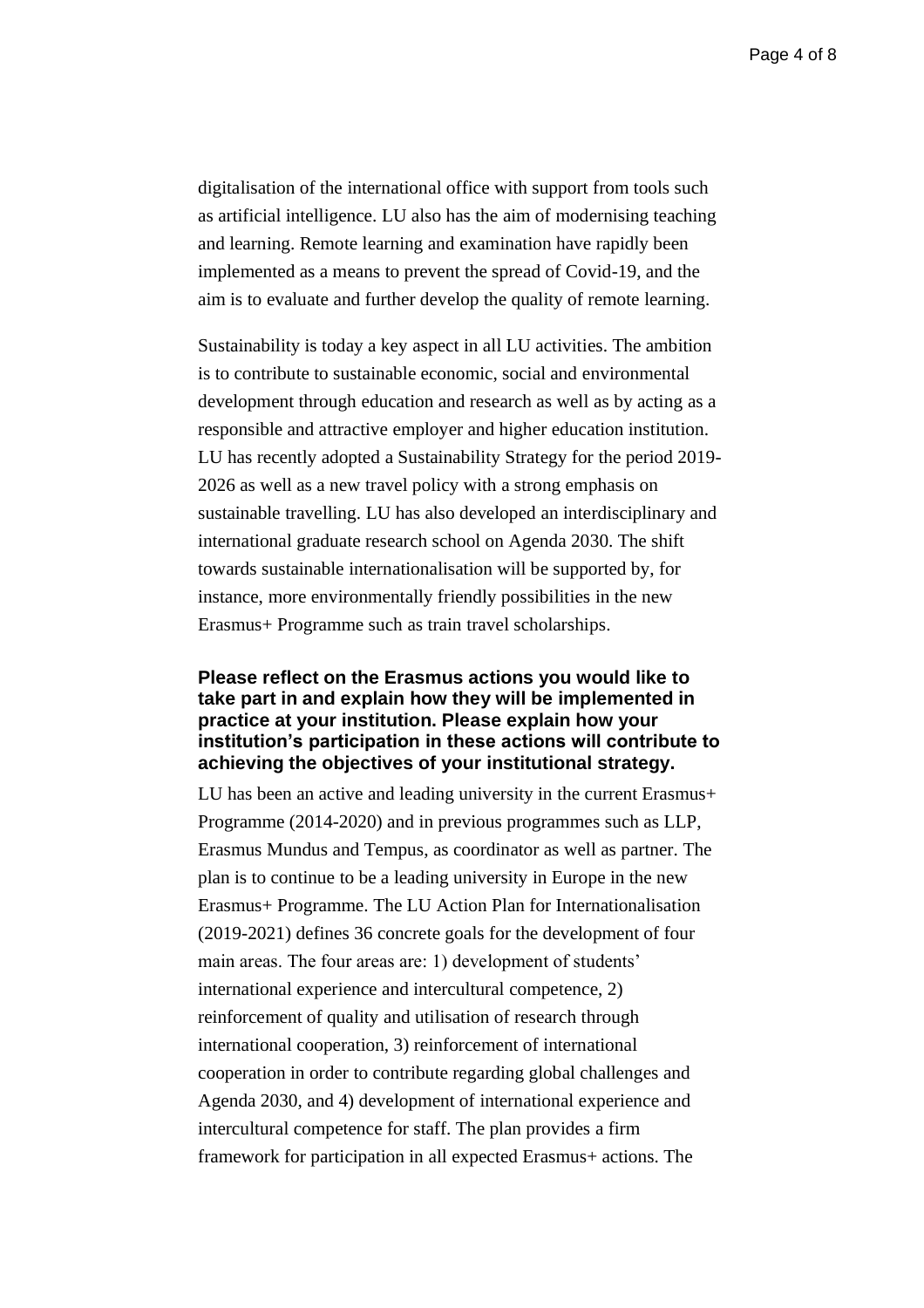participation is also supported by the 2017-2026 LU Strategic Plan in which continued development as an international university is one priority.

In the coming programme period, the EUGLOH alliance will be fully rolled out. The alliance will be a core activity in achieving relevant LU goals, and it is envisaged that all Erasmus+ actions will be implemented within the EUGLOH alliance. The ambition is for increased staff and student mobility (KA1), increased digitalisation through implementing the European Student Card Initiative, increased participation in cooperation projects, especially Erasmus Mundus Joint Master Degree (EMJMD; KA2) as well as policy development (KA3). EMJMD has been an important tool for developing joint programmes in the past. We have recently applied for a new EMJMD with our partners in EUGLOH and two new EUGLOH EMJMDs will be submitted for funding.

LU will also participate in the Erasmus+ key actions with European partners other than the EUGLOH partners as well as non-European partners. Building on previous collaborations and experiences, LU seeks to further encourage staff at all levels of the organisation to take part in, and coordinate, international cooperation projects. Mobility and participation in international cooperation projects is a key tool for the modernisation of LU, for the exchange of best practices and innovations, and for strengthening the knowledge triangle. Through participation in mobility projects, cooperation projects and policy development projects, LU will not only strengthen its visibility and presence as a global actor, but also increase opportunities for international engagement for staff and students. The activities will also be a means to strengthen long-term strategic partnerships and establish new partnerships.

The LU International Office has staff devoted to the Erasmus+ funding programmes. They are responsible for the promotion and dissemination of information within LU as well as being the representative of LU when needed. Guidelines and handbooks are continuously developed not only to facilitate participation in the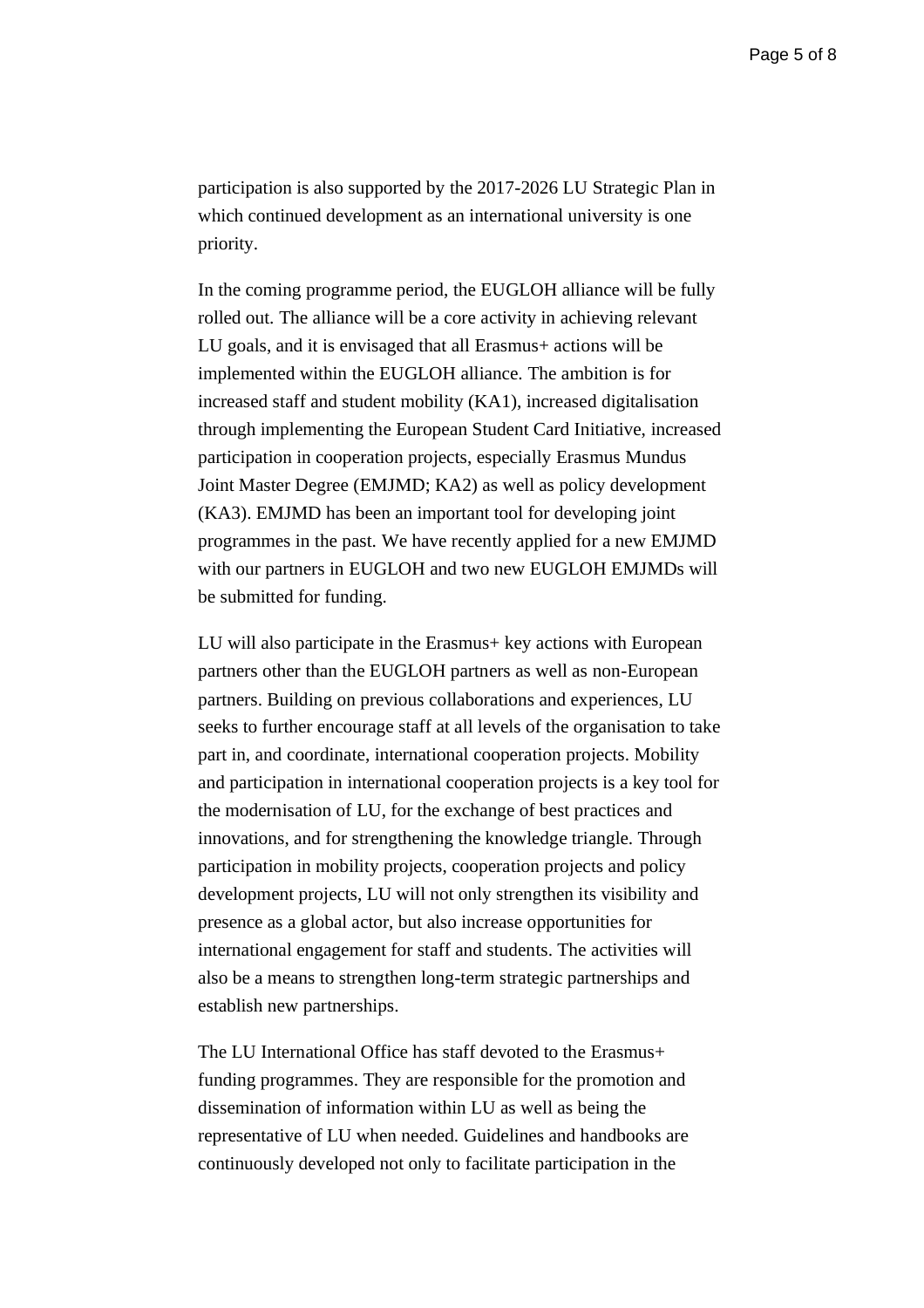funding programmes, but also to improve the quality and the sustainability of international cooperation. High quality management of funds and projects is guaranteed by the existence of expertise at all levels of LU. Efficient support structures are available and are continually developed. Regarding sending students abroad and receiving students from abroad, resources are particularly well developed including skilled staff, knowhow and administrative tools such as databases and handbooks. The academic, administrative and social procedures for sending and receiving students are welldeveloped and quality-assured as a result of lengthy experience in serving the needs of diverse populations of mobile individuals from inside and outside Europe. Best practices are used for awarenessraising and information is spread through the internet, newsletters and meetings.

**What is the envisaged impact of your participation in the Erasmus+ Programme on your institution? Please reflect on targets, as well as qualitative and quantitative indicators in monitoring this impact (such as mobility targets for student/staff mobility, quality of the implementation, support for participants on mobility, increased involvement in cooperation projects (under the KA2 action), sustainability/long-term impact of projects etc.) You are encouraged to offer an indicative timeline for achieving the targets related to the Erasmus+ actions.**

LU's participation in the Erasmus+ Programme is envisaged to have a positive impact on the internationalisation of all parts of LU including teaching and learning, administration and innovation, and includes students, academic and administrative staff. In addition, the participation in the programme is considered as a framework to quality assure internationalisation at LU. Through active LU participation in Erasmus+, LU will be an integral part of, as well as a contributor to, the strengthening of the European Higher Education Area. This participation will also contribute to global development and the sustainable development goals. The quality of education and research at LU is expected to be further increased, and the linkages between education and research as well as between education and society will be strengthened. Employability, improved language skills,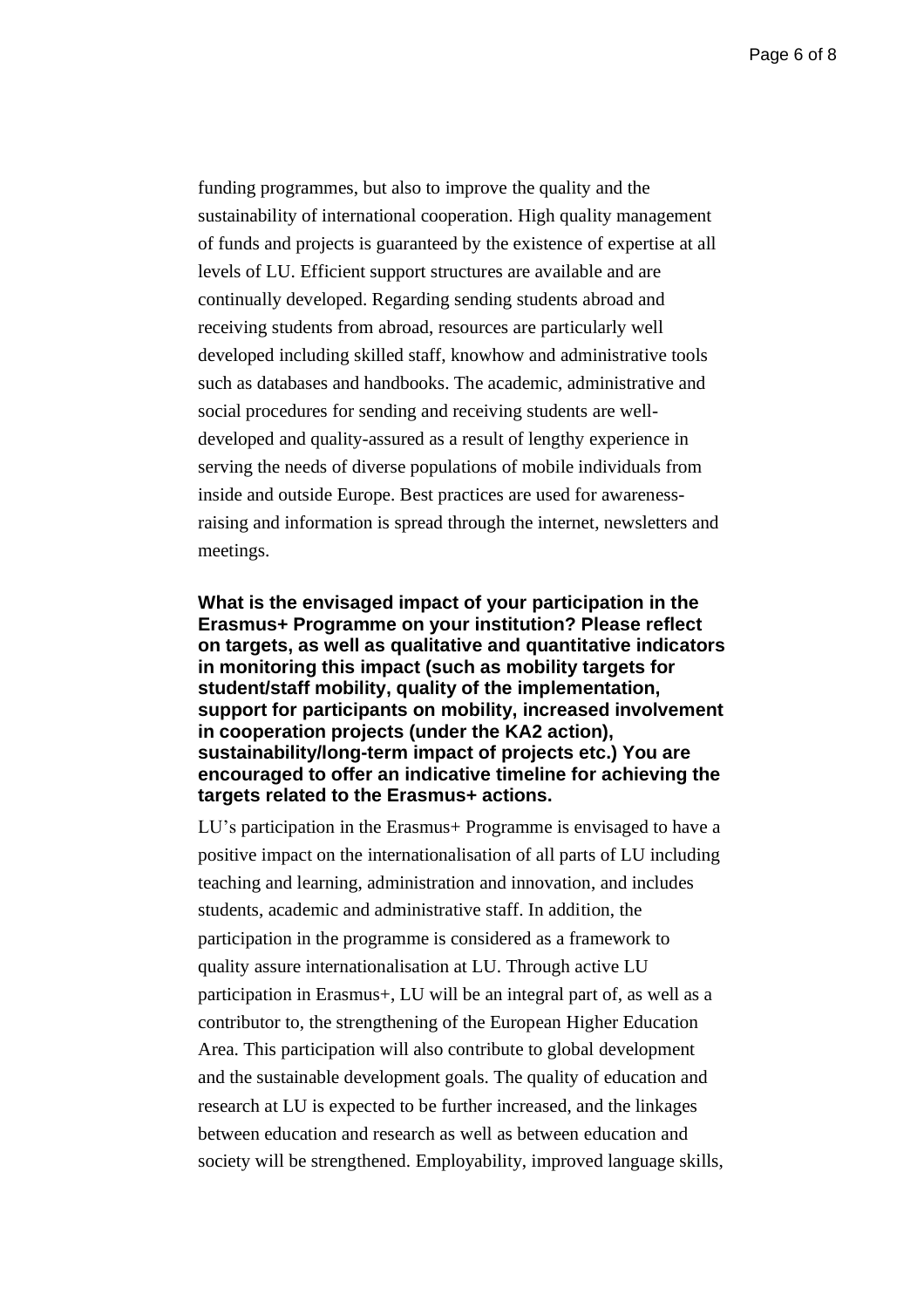increased cultural awareness amongst staff and students, and promotion of innovation are other expected positive impacts. Furthermore, digitalisation of LU will be further advanced and the transition to more sustainable internationalisation will be supported.

The goals in the LU Action Plan for Internationalisation correspond well with the overall targets and ambitions of the Erasmus<sup>+</sup> Programme. Various key actions of Erasmus+ will be important tools in implementing the local action plan. The EUGLOH alliance will play an important role in achieving the set targets. EUGLOH is expected to be a catalyst for increased LU participation in Erasmus+.

#### *Students and staff gain international experience and develop intercultural competence (KA1)*

LU strives to increase student mobility to reach the national goal of 25% of students who complete a degree pursuing part of their studies abroad. This will be achieved through promoting student mobility in general, but specifically Erasmus mobility. An even higher percentage than 25% is expected to be achieved when we count in short-term mobility, virtual exchange, blended mobility and internships abroad, which are not included in the statistics. The participation in EUGLOH will contribute significantly to this goal, as 50% of the LU students are envisaged to benefit from an international experience within EUGLOH by 2025.

EUGLOH will also be fundamental in increasing staff mobility for teaching and training. Furthermore, LU is currently working on a project with the goal to develop LU staff mobility for different staff groups. Recognition of staff mobility will play an important role.

Increased internationalisation at home will also play an important role in increasing intercultural competence and international experience amongst students and staff. In this regard, close contact with international students and staff who are on mobility at LU will be an important factor. Information and documentation on educational development for the internationalisation of teaching and training with multicultural student groups will be provided to the teaching staff at